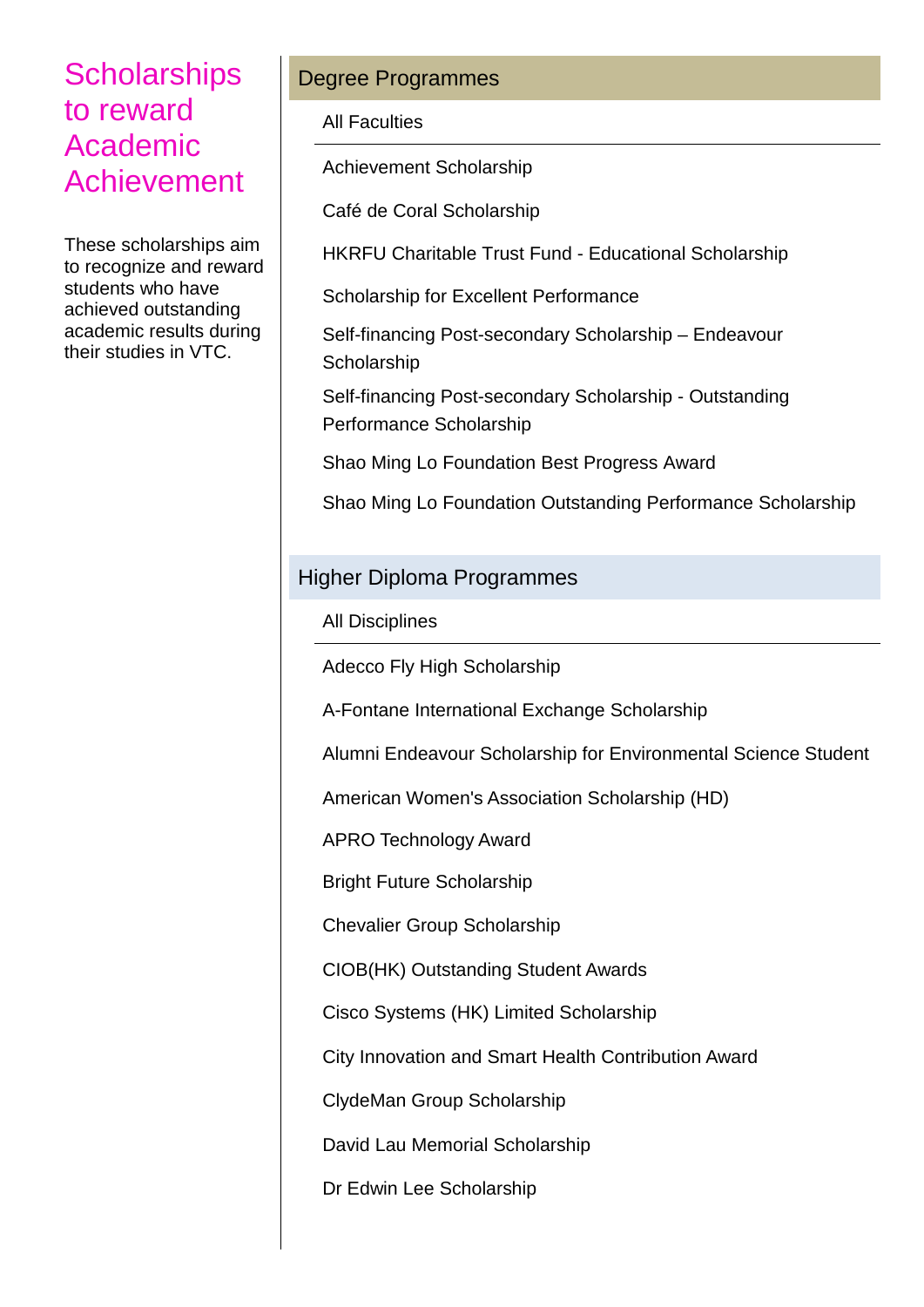DREAMS Outstanding Sportsman Scholarship

EI Alumni Scholarship

HDBA Scholarship

HKAPA Dr Liu Kwong Sang Scholarship

HKAPA Mr Wong Chun Sek Edmund Scholarship

HKIS QSD Scholarship

HKSAR Government Scholarship

HKSAR Government Scholarship Fund - Endeavour Merit Award

HKST Scholarship for Outstanding Student

HKVEP & LCCI Award Scheme

Ho Wong & Wong Solicitors & Notaries Scholarship

Holy Gain Maxicab Service Company Limited Outstanding Mentorship Scholarship Outstanding Mentor Award

Hong Kong Convention and Exhibition Centre Appreciation Award

Hong Kong Furniture and Decoration Trade Association **Scholarship** 

Hong Kong Housing Society Award

HSBC Vocational Education Scholarship

IELTS & PSC Award Schemes

IVE (Sha Tin) Alumni Scholarship

IVE(KT) Students' Union Scholarship

IVE(ST) Students' Union Mentorship Scholarship

IVE(ST) Student's Union Scholarship

JTB Japan Industrial Attachment Scholarship

Kelly Services 'Road to Happy Work' Award

Kenon Scholarship

LAM Kin Hung Patrick Scholarship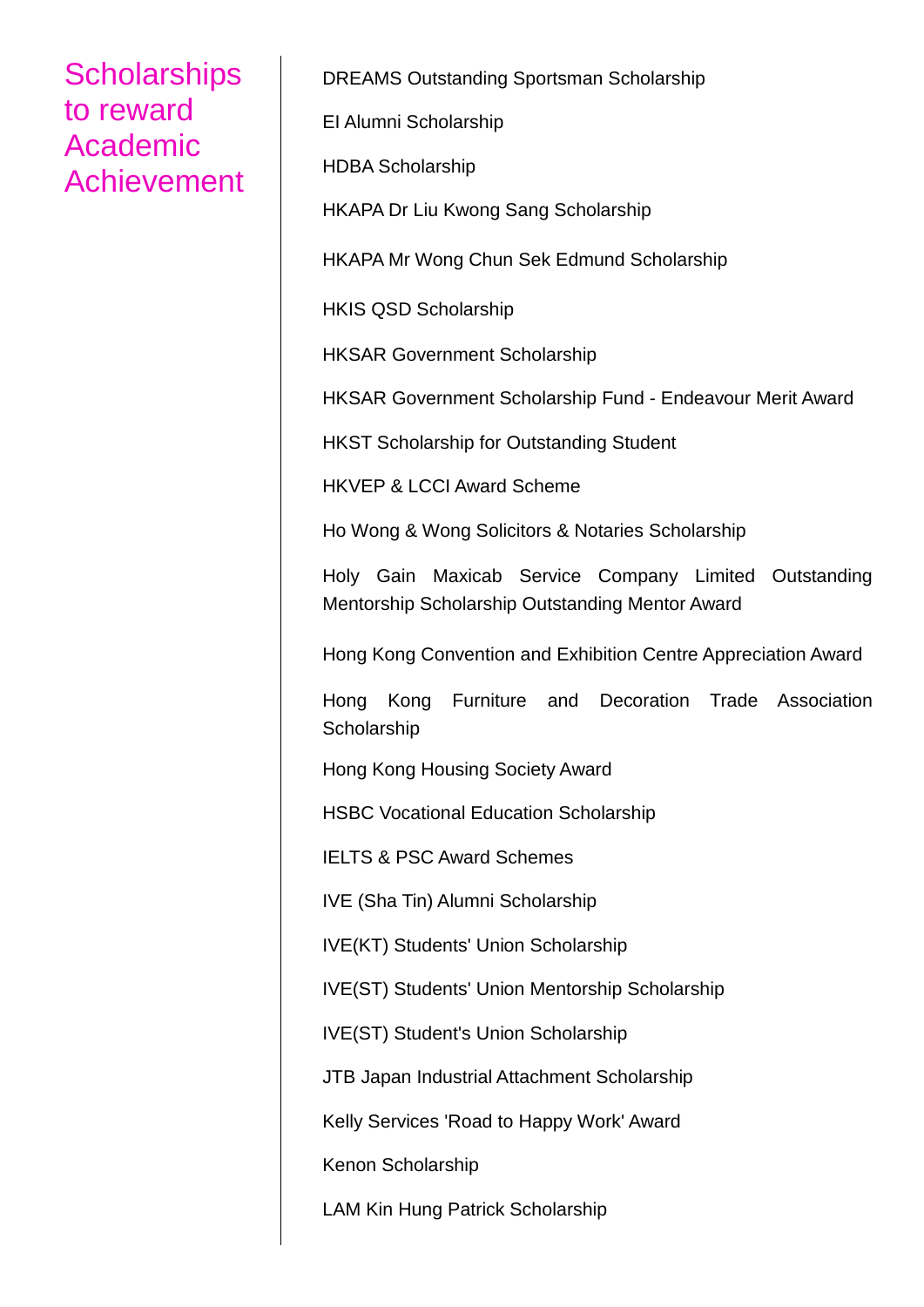Lau, Chan & Ko Solicitors & Notaries Outstanding Mentor **Scholarship** Li Po Chun Scholarships Macroview Telecom Limited Scholarship Manuel Woo Awards for Excellence Mr CHOI Meng Wa Scholarship Mr. Lam Kin Hung Scholarship MTL Pang & Co. Scholarship Ng Lai Chuen Memorial Scholarship Nippon Express Scholarships Optimal Medical Laboratory Limited Scholarship Outstanding Food Technology and Safety Award Outstanding Student Award of Haking Wong Plaschem International Ltd Scholarship Quality Pro Test-Consult Ltd. Scholarship REFM Award Rotary Club of Channel Island Scholarship Rotary Club of NT Outstanding Industrial Attachment Scholarship Self-financing Post-secondary Scholarship Scheme - Endeavour **Scholarship** Self-financing Post-secondary Scholarship Scheme - Outstanding Performance Scholarship Shun Shin Outstanding Mentor Scholarship Simon W. F. Ng & Company Scholarship Sir Edward Youde Memorial Award Schemes Society of Registered Financial Planners Scholarship Spence Robinson Scholarship Sun Ming Yuen Catering Group Scholarship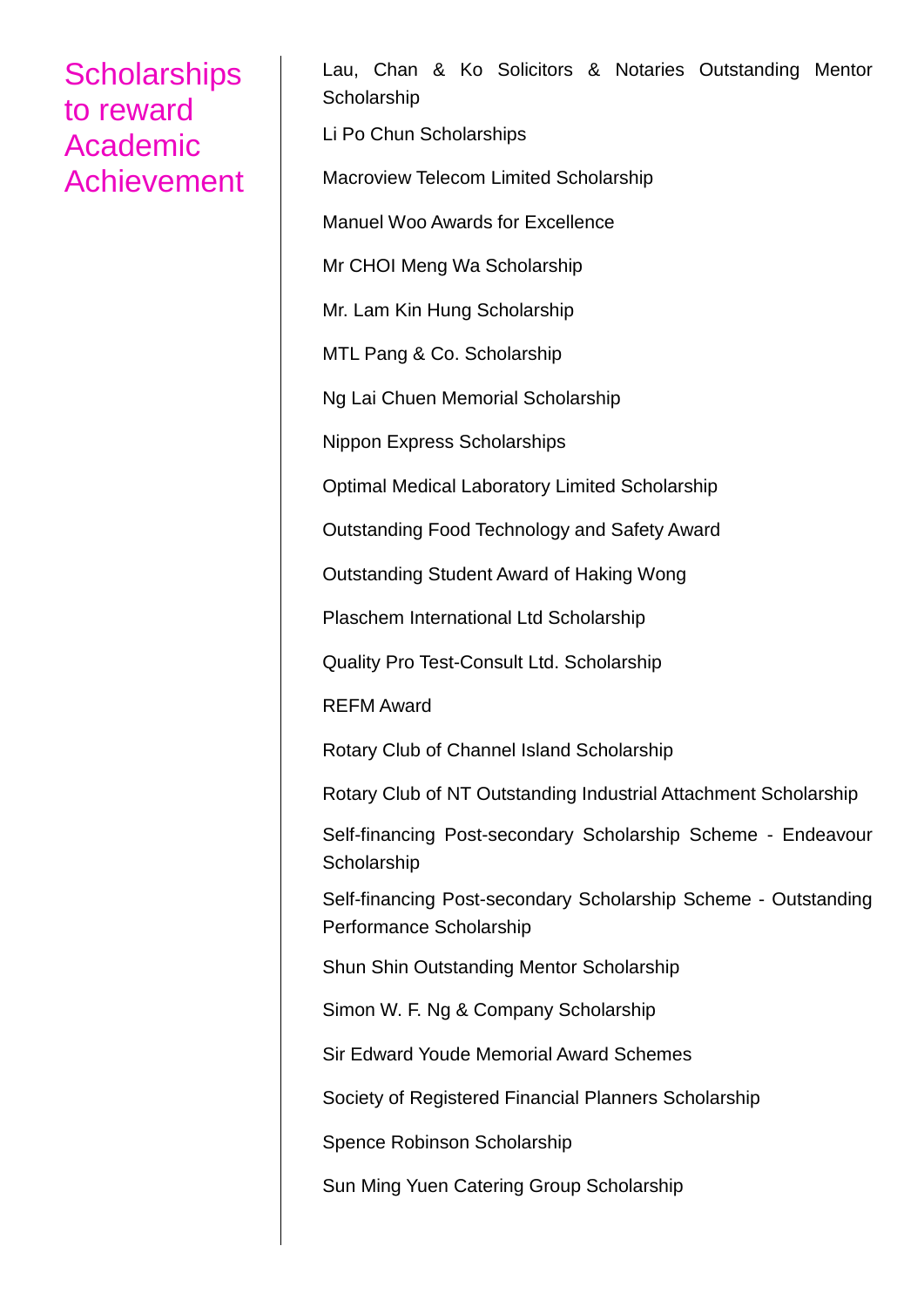Superpower Pumping Engineering Company Limited Scholarship

Tam Luen Charitable Foundation Scholarship

Tam Siu Kwan Allan Scholarship

The HKIE Prize for Outstanding Engineering Students

The Hong Kong Institute of Construction Managers (HKICM) **Scholarship** 

The Taxation Institute of Hong Kong – CTA Scholarship

Tong Yuk Shing Bursary

Total Lubmarine Scholarship for Marine Engineering Students

Wong Kwai Huen Albert Scholarship

Yorkview Co Ltd Scholarship

郭鄭敏玲紀念奬學金

Business Discipline

3J Appreciation Award

Academic & Professional Book Centre Scholarship

ACCA Hong Kong Scholarship

Advance Cultural and Media Co Ltd Scholarship

Aerochine Aviation Ltd Scholarship

Alex So & Co. Scholarship

Alliance Construction Materials Scholarship

Amazing Fashion Scholarship

Amzon Scholarship

Anchorstream Limited Scholarship

Anchorstream Overseas Training Award

Aoba CPA Scholarship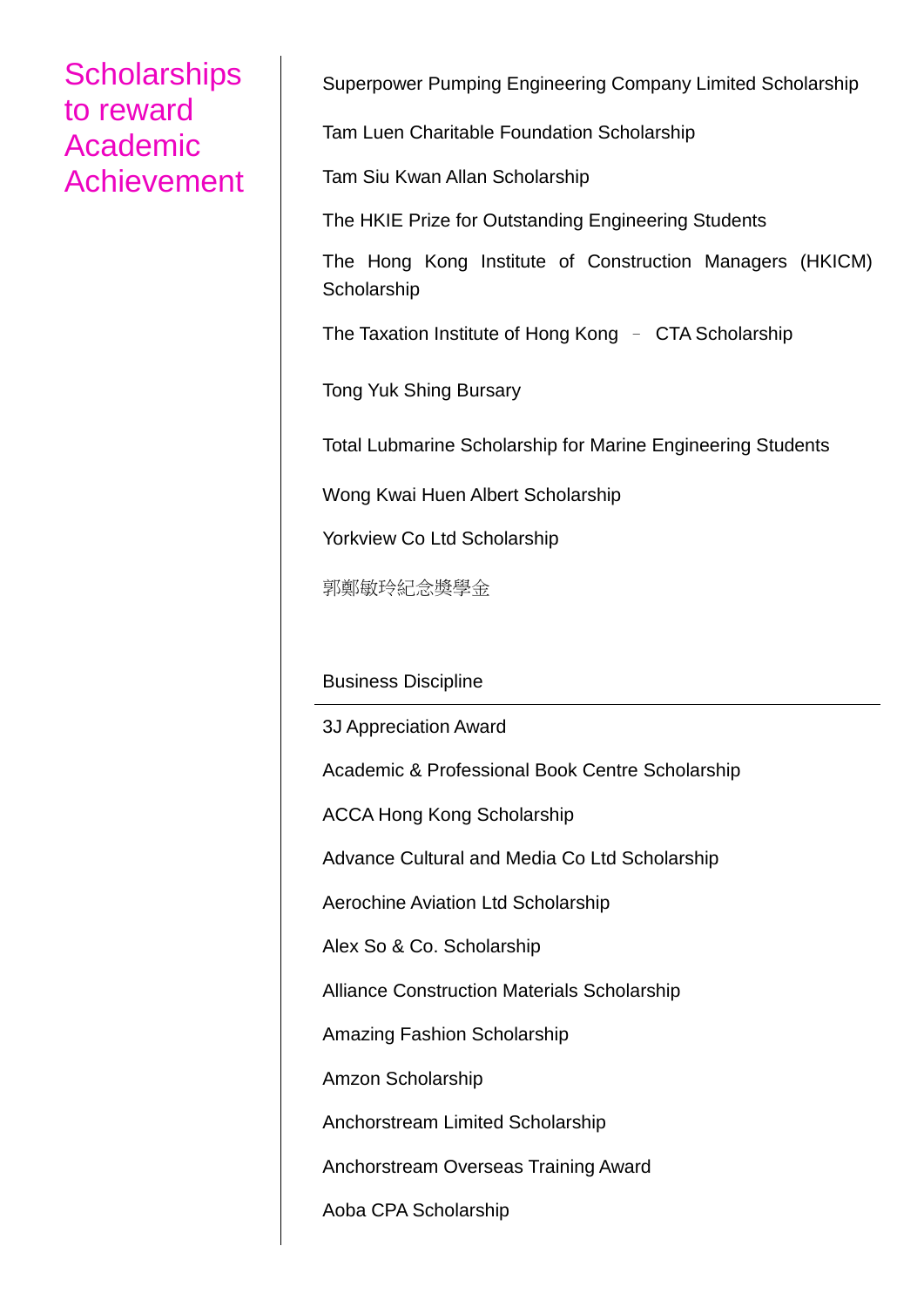AOC Scholarship ApSoft Scholarship Association of Chartered Certified Accountants (HK) Scholarship BA Scholarship BA Student Excellence Award Beau & Light Purchasing & Supply Scholarship Boardroom Corporate Services (HK) Scholarship BOC Group Life Scholarship Bodhisattva Siksapada Buddhist Scholarship Cheung Lee Hong Company Limited Scholarship Chief Holdings (H.K.) Limited Scholarship Chin Chi Wo Scholarship China Telecom Scholarship Chow Yat-yue Memorial Scholarship Civic Education Scholarship Clarewin Enterprise Limited Scholarship CMA and Donors Scholarship CPA Australia Excellence Award CPA Australia Scholarship Demen Scholarship DHL Global Forwarding (HK) Scholarship DHL ISC (HK) Scholarship DHL Supply Chain (HK) Scholarship Dr Leonard Chan Scholarship EPRO Telecom Scholarship Event Marketing & Promotion Awards Feng Xiang Investments Group Ltd Scholarship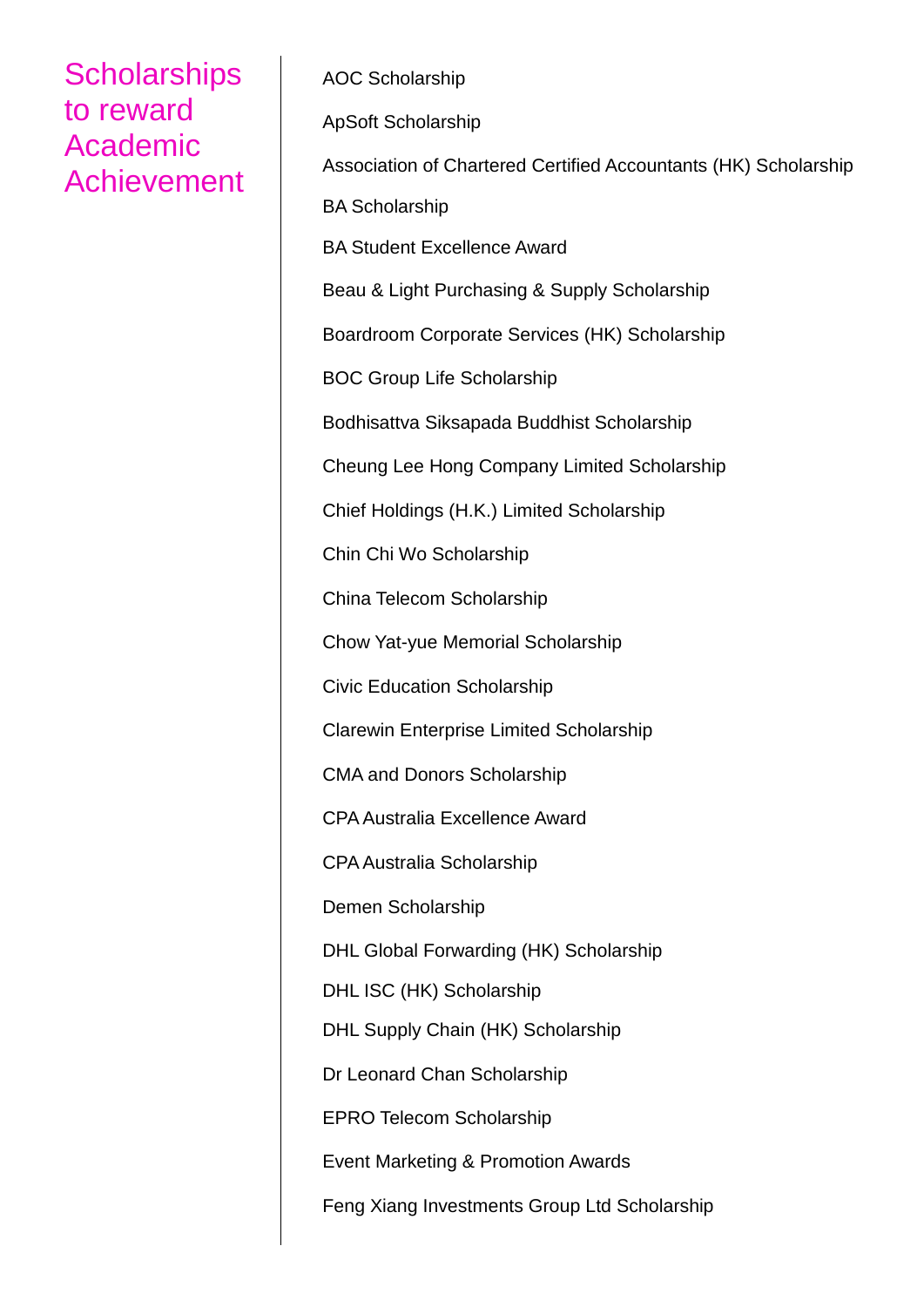Fordjoy Securities and Futures Limited Scholarship Fotomax (F.E.) Ltd Scholarship FS Scholarship Future-ready Talent Incubation Program Gammon Scholarship in Purchasing & Supply Chain Management George K W Ho & Co Scholarship Giormani Scholarship Golden Kitchen Food Machinery Co Ltd Purchasing Scholarship Goodwill Accounting Services Ltd Scholarship Gridword Communications Ltd Scholarship HKAPA Dr Kwong Kwok Wai, Heston Scholarship HKAPA Dr Lam Siu Wing, Andy Scholarship HKAPA Dr Li Ka Cheung Eric Scholarship HKAPA Dr Wong Lung Tak, Patrick Scholarship HKAPA Education Trust Scholarship HKAPA Mr Paul Chan M P Scholarship HKAPA Mr. Lee Kar Yum Scholarship HKMA - Chinese Executives Club Prize HKRFP Scholarship Hong Kong Accounting Professionals Association Scholarship Hong Kong Airport Services Ltd Scholarship Hong Kong Association for Business Education Scholarship Hong Kong Aviation Ground Services Ltd Scholarship Hong Kong Ferry Scholarship Hong Kong Maritime Industry Scholarship Hong Kong Retail Management Association Scholarships HR Link Alumni Association Scholarship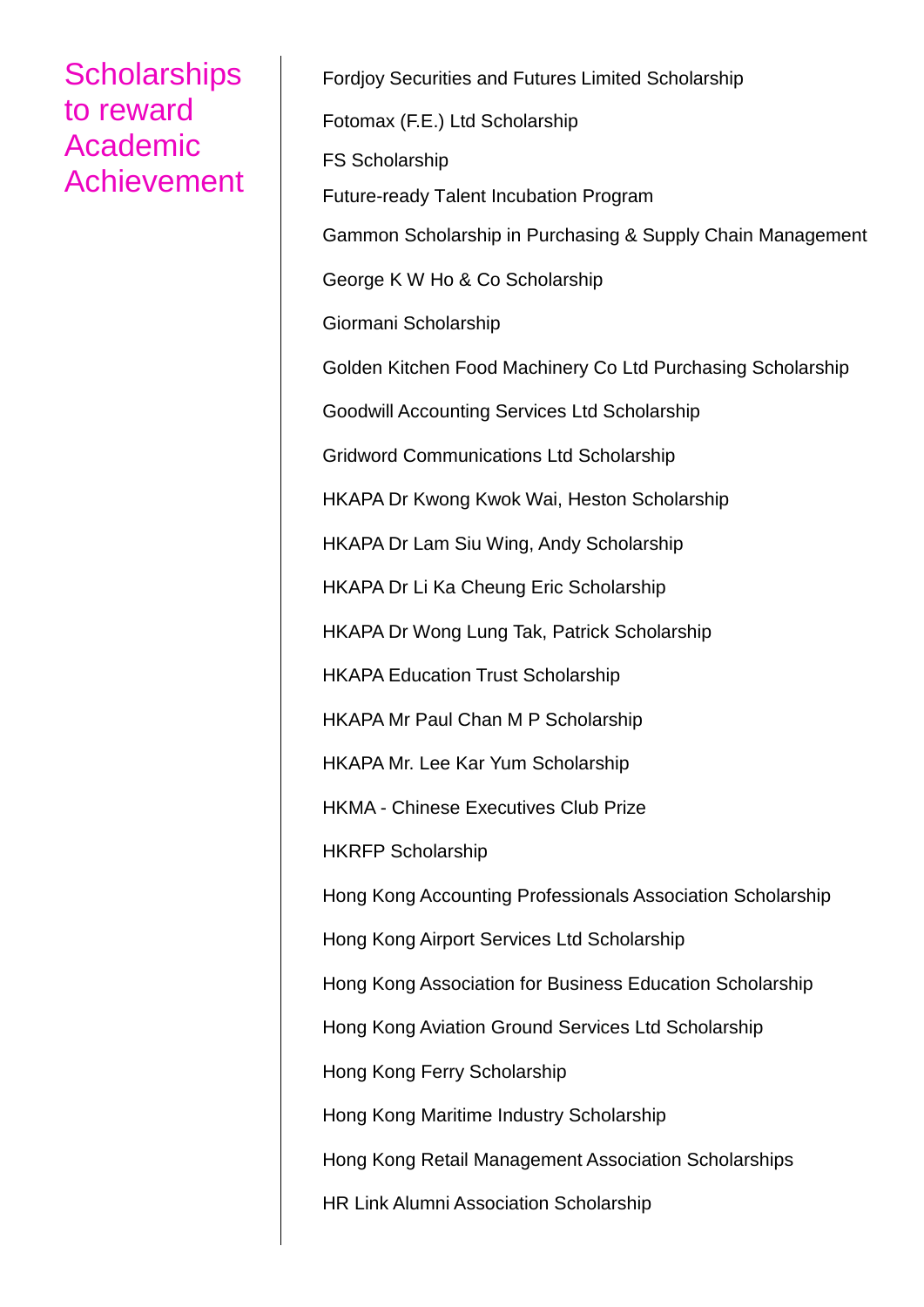HRM Scholarship HRM Scholarship (Ho) HSBC Best Purchasing Project Award IFP Purchasing and Supply Management Scholarship Institute for Supply Management - Pearl River Delta Scholarship Institute of Seatransport Scholarship Intercontinental Hire Cars Ltd Scholarship Intercontinential Limousine Co Ltd Scholarship Ivan Hui Scholarship IVE(HW) China & International Business Alumni Association **Scholarship** JAS Scholarships Kingdom Scholarship for Excellency in Accountancy Industrial **Attachment** Koon Wah Scholarship Kwoon Chung Bus Holdings Ltd Scholarship Kwoon Chung Motors Co Ltd Scholarship M T L Pang & Co. Scholarship Madam Cheung Siu Yoong Scholarship Madam Lam Shan Memorial Scholarship Madam Tang Sup Chu Educational Award Mak's Alumni Scholarship Matoon Travel Ltd Scholarship Mr Chiu Shu Chong Memorial Scholarship Mr Norman Lo Shung Man AE JP Scholarship Natural Hair Treatment Centre Scholarship New Lantao Bus Company (1973) Ltd Scholarship Nicholas Moalle Scholarships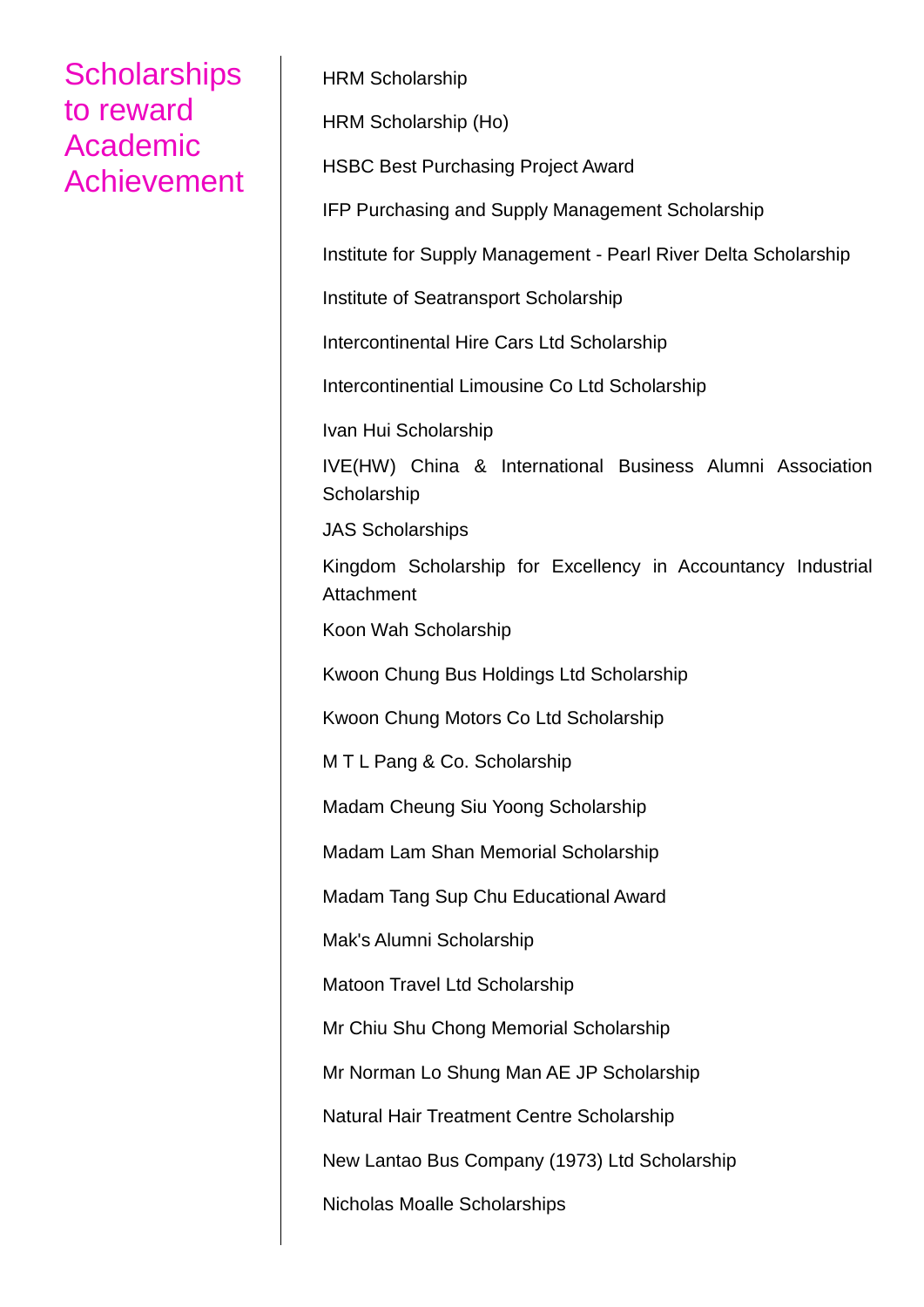Pacific Scholarship Pearson Education Asia Scholarship Philip Cheung Scholarship Por Yen Charitable Foundation Scholarship Provention Scholarships Raymond Chau Scholarships Retail Earn & Learn Scheme Scholarship Reverse Engineering Scholarship Award Richard Chang Scholarship Rose Chung & Co Scholarship Royal Commonwealth Society Scholarship Simon W F Ng & Company Scholarship Stella Lo Scholarship Stephen Ho Scholarship Sunny Management Consultants Scholarship Swire Beverages Purchasing and Supply Management Scholarship Synnex Technology International (HK) Ltd Scholarship IVE(MH) Tam & Partners, Solicitors Scholarship The Law Society of Hong Kong The Taxation Institute of Hong Kong - CTA Scholarship IVE(KC) Timothy Lo Scholarship Tour Bank Scholarship Trans-Island Limousine Service Ltd Scholarship TurboJET Scholarship Universe Watch Trading Co Ltd Purchasing and Supply Management Scholarship VILLA Medicale by MENCE Scholarship VTC Transport & Logistics Alumni Scholarship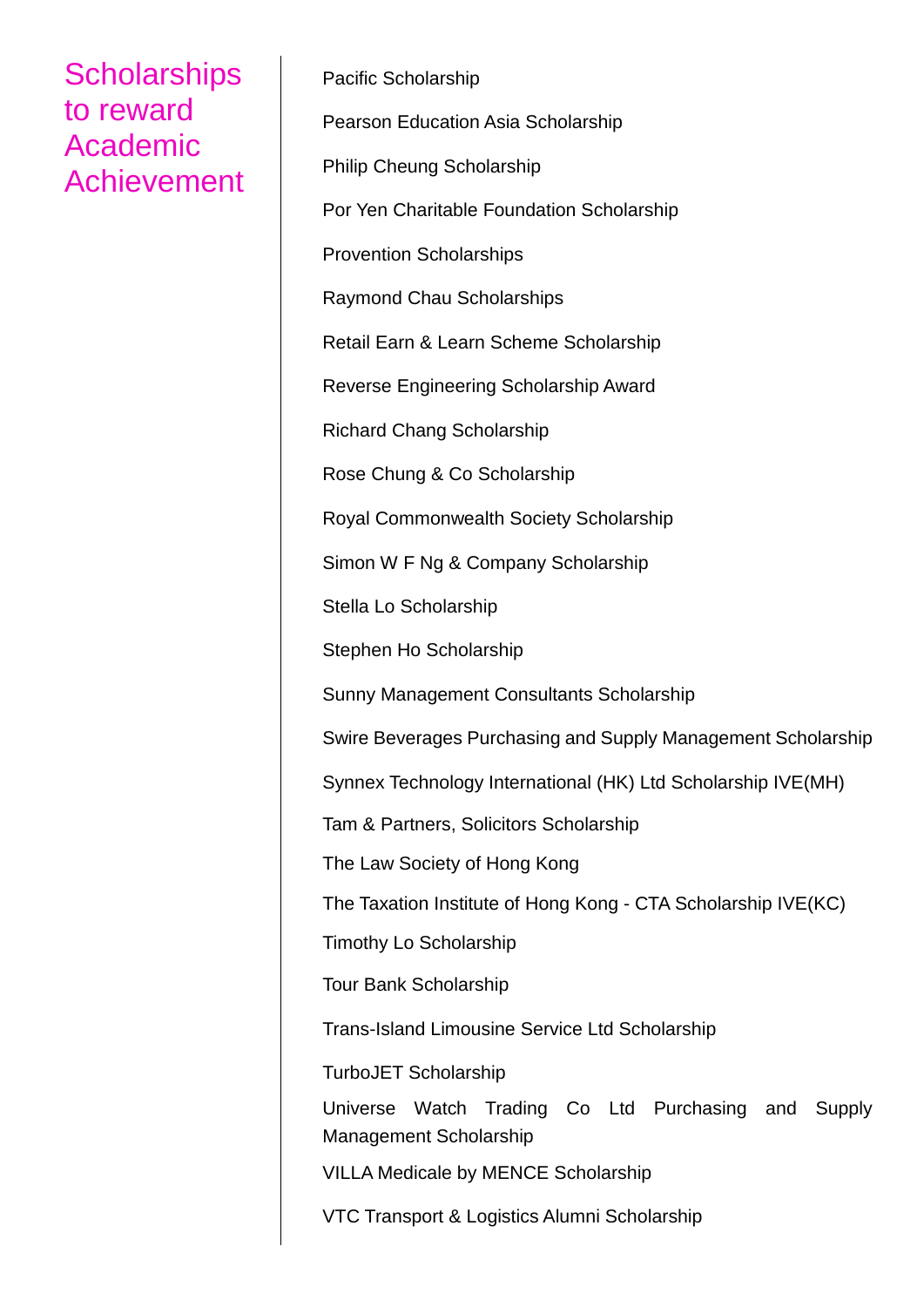Walker Shop Scholarship Well Sighted Limited Scholarship Wong Chun Nam Duffy Scholarship Wong Kwai Huen Scholarship 何笑齡,張冠三紀念基金獎學金

Childcare, Elderly and Community Services Discipline

Bright Future Scholarship

Hong Kong Housing Society Award

IVE(ST) Student's Union Scholarship

Ng Lai Chuen Memorial Scholarship

Rotary Club of Channel Island Scholarship

Rotary Club of Channel Island Scholarship - Outstanding Rotaractor Award

Rotary Club of Channel Island Scholarship - Outstanding Service Award

Design Discipline

"到貨啦" 八寶盒設計比賽獎學金

Asia One Education Scholarship

Bright Future Charitable Foundation Outstanding Toy Design **Scholarship** 

e-Print Marketing Research Competition Scholarship

eprint Scholarship

e-print『紙在香港』紙袋創意設計比賽

Esprit International Exchange Scholarship

Fotomax Design Scholarship

Fung Wong Fung Ting Memorial Scholarship

Future-ready Talent Incubation Program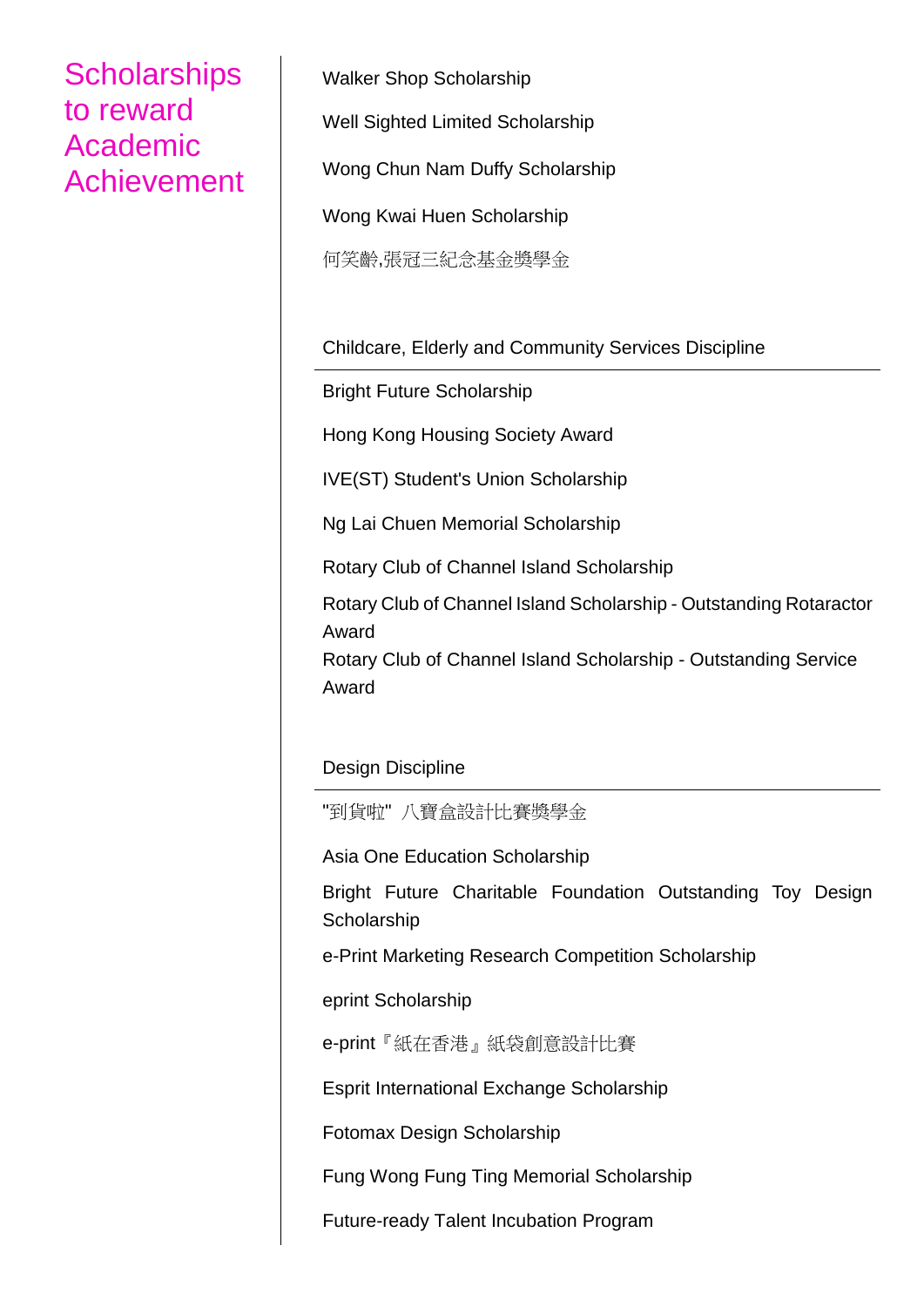Gold Cham Scholarship Graphic Arts Association of Hong Kong Scholarship HKOMA Eyewear Design Scholarship HKPCA Scholarship Hong Kong Printers Association Scholarship Infographic design Contest for Rare Disease Day 2016 Leo Paper Group Scholarship Penny Black Art Scene Scholarship Power Puff Girl Award Scholarship for 'The Power of Name' Scholarship for '永久金庸文學展廳' Interaction Design Project SENCO-Masslink Scholarships The Richard Croucher Scholarship Watch Dial Design Competition Scholarship Wing Wah Gift Box Packaging Design Competition Scholarship Engineering Discipline

Arts Group Scholarship

ATAL Engineering Group Scholarship

ATR Manufacturing Ltd W K Fung Memorial Scholarship

Bachy Scholarship

Best Surveying & Recovering Service Ltd Scholarship

BSOMES Scholarship

Car Survey Award

Castco Scholarship

Chartered Institute of Architectural Technologists Award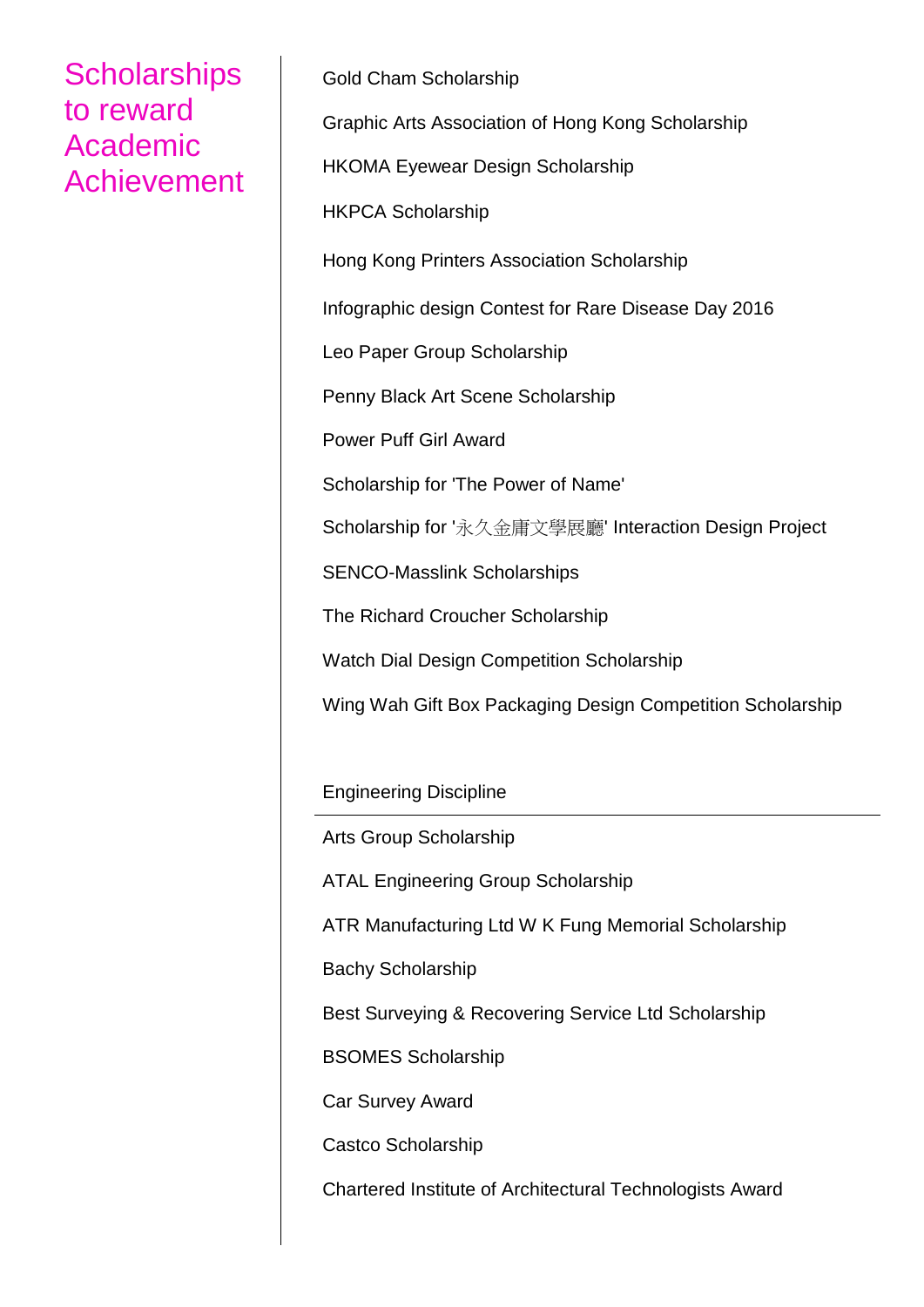Cheng Mee Sui Charity Fund Scholarship

Chiang Chen Industrial Charity Foundation Scholarships

Chiang Chen Industrial Charity Foundation Student Project **Competitions** 

China Mobile (HK) Student Scholarship Award

Chow Tai Fook Jewellery Scholarship

Chun Wo Foundation Scholarship

CIAT Hong Kong Centre Scholarship

CIBSE Book Prize

Clerk of Works Scholarship

CLP Scholarship

Concentric Construction Scholarship

Continuing Education Awards

Creative Visual Computer Ltd Scholarship

Double Technology Scholarship

Dragages Scholarship

FASHK Award

Gammon Scholarship

Hip Hing Scholarship

HK Electrical Contractors' Association Foundation Scholarships

HKCA Scholarship

HKIS QSD–Rider Levett Bucknall Limited Scholarship

HKIS QSD–WT Partnership (HK) Limited Scholarship

Hong Kong Electrical Contractors' Association Foundation **Scholarship** 

Hong Kong Jewellery & Jade Manufacturers Association **Scholarship** 

Hong Kong Jewelry Manufacturers' Association Scholarship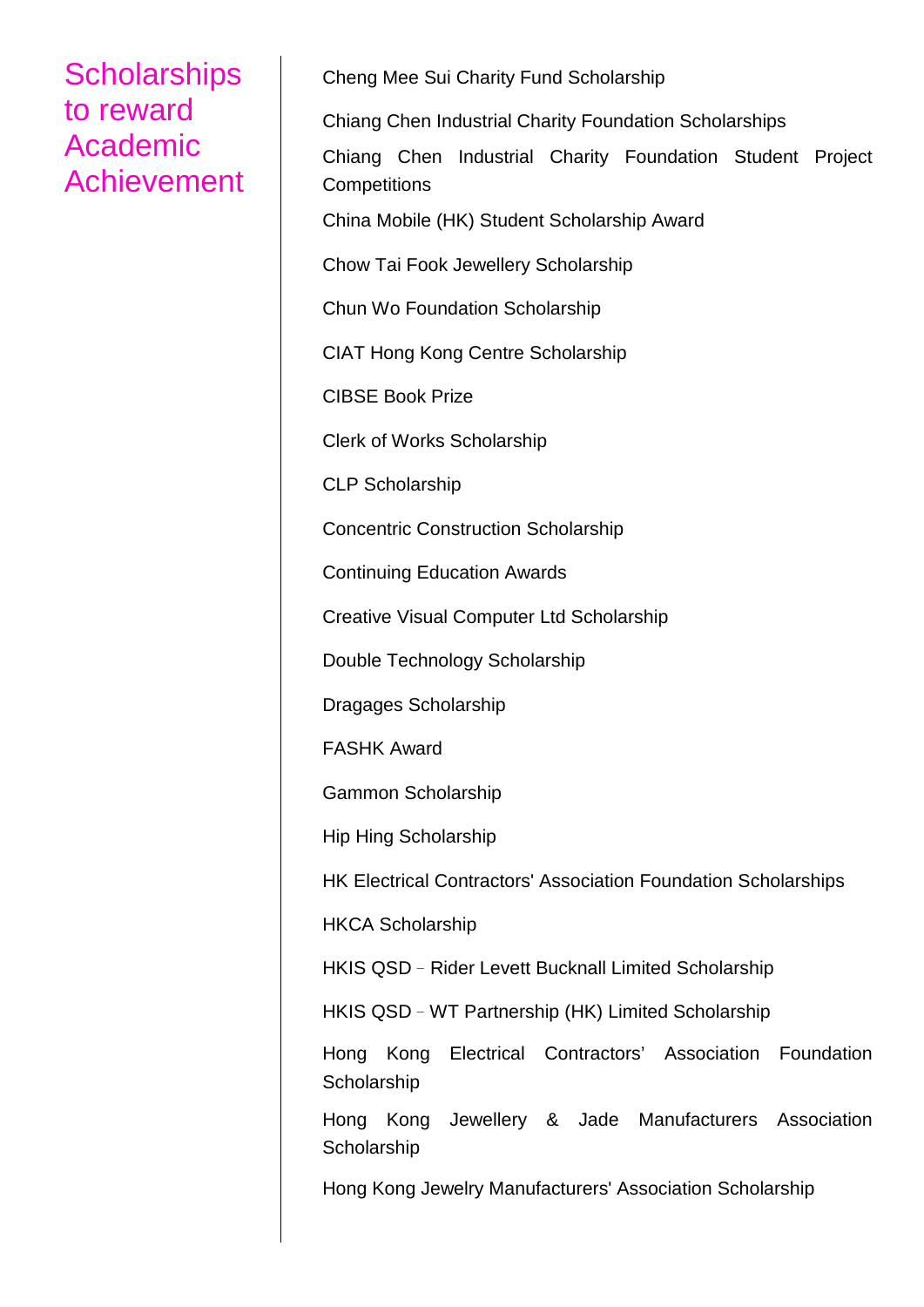Hong Kong Mould and Product Technology Association Award

Hong Kong Pilots Association Bursary Award

Hong Kong Watch Manufacturers Association Scholarship

Hsin Chong Scholarship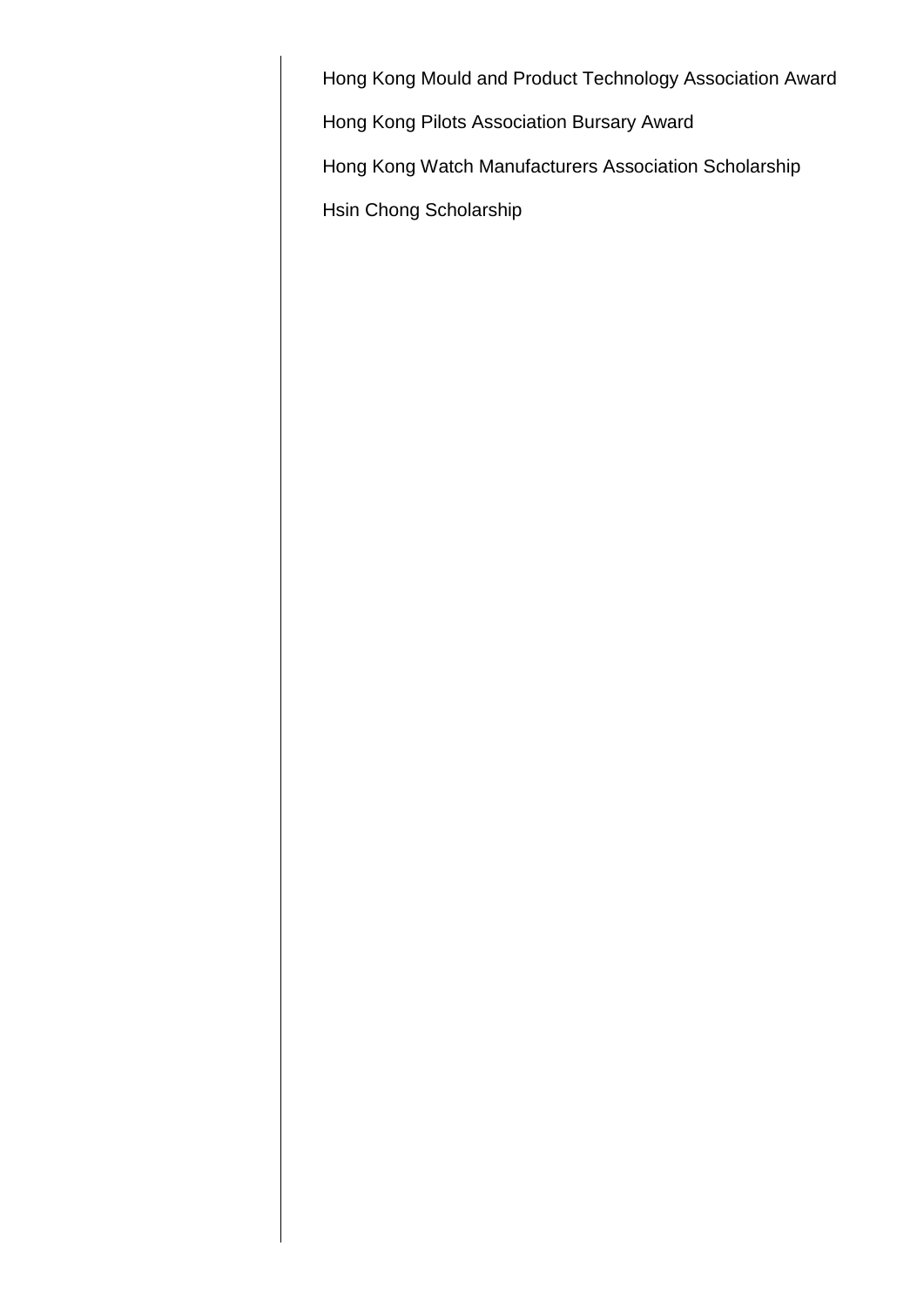Hutchison Telephone Student Scholarship Award Inchape Awards Ir K Y Fung Scholarship Ir Tang Wing Hong Awards Jadason Scholarship King Horse Award KML Engineering & Technology Scholarship Lam Geotechnics Scholarship Mr Lau Man-Shing Scholarship MTR Scholarship Ngai To Construction Scholarship Nutech Limited Scholarship Okia Charitable Foundation Limited Bursary REC Engineering Company Limited Scholarships Rio Industrial Limited Scholarship SGS Placement Training Scholarship Shui On Scholarship Shun Cheong Award SmartObject Scholarship SmarTone Student Scholarship Award Success Base Scholarship Synnex Technology International (HK) Ltd Scholarship The Association of Cost Engineers (Hong Kong Region) **Scholarship** The Best Academic Performance in HDMS Award The Federation of Hong Kong Watch Trades Industries Ltd Student Scholarship & Bursary

The Hong Kong Institute of Surveyors (HKIS) Scholarships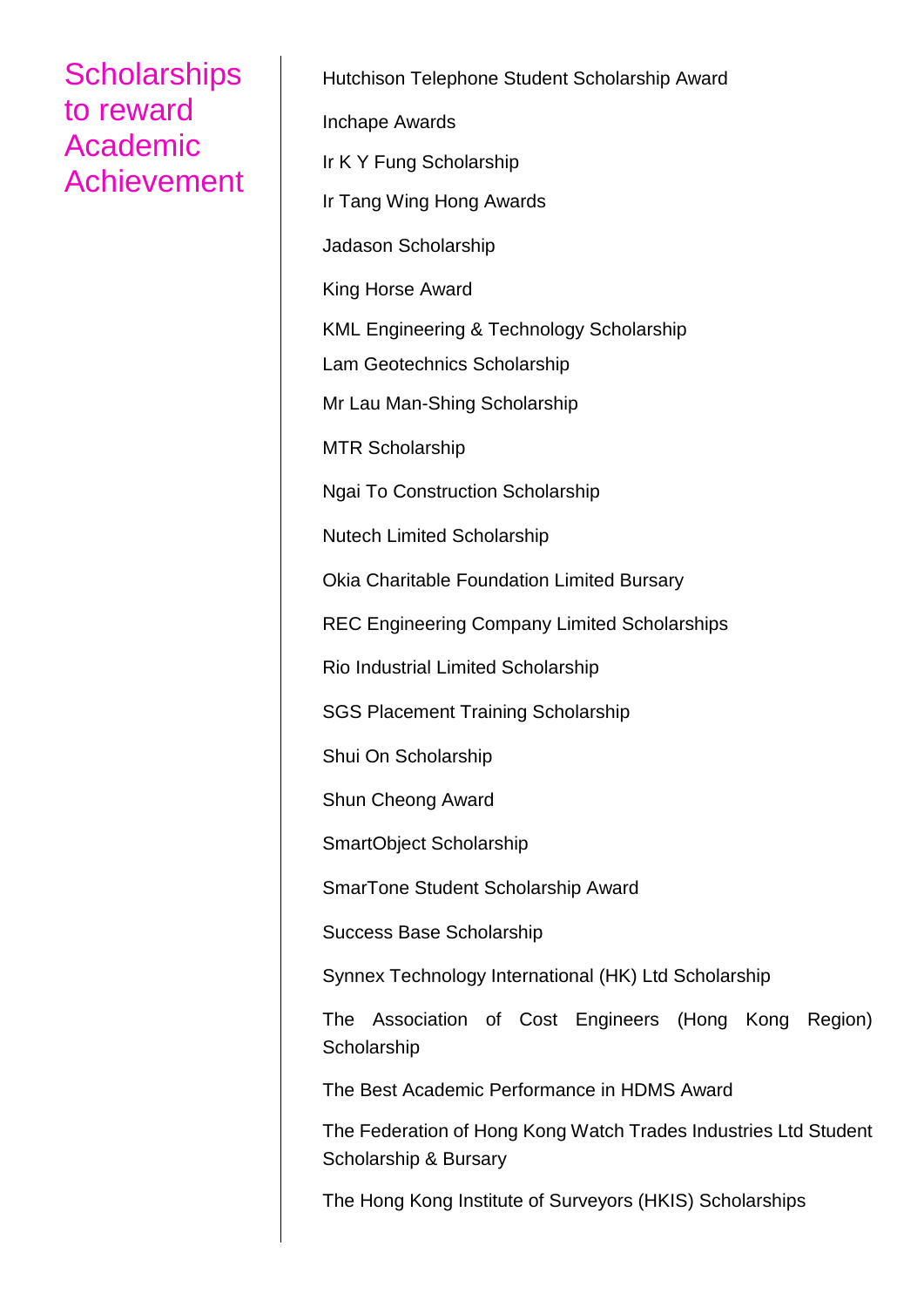The Hongkong Electric Co. Ltd. Bursaries The Society of Builders, Hong Kong Scholarship Vantage Technology Limited Scholarship Vibro Scholarship Winnie Shiu Scholarship Wong Po Kee Ltd. Scholarship Yau Lee Scholarship Yuen Kong Kindergarten Scholarship

Health and Life Sciences Discipline

Bright Future Scholarship

CMA and Donors Scholarship

Dr Kong Footcare Limited OutsIVE (tanding Academic Scholarship

Hong Kong Housing Society Award

IVE(ST) Student's Union Scholarship

Ng Lai Chuen Memorial Scholarship

Rotary Club of Channel Island Scholarship

Rotary Club of Channel Island Scholarship - Outstanding Rotaractor Award

Rotary Club of Channel Island Scholarship - Outstanding Service Award

#### **Hospitality**

Asia World-Expo Management Limited Scholarship

Blue Mountains International Hotel Management School Scholarship for One-term Study Programme

Disney Scholarship

Dorsett Hospitality International Scholarship

Felix Memorial Scholarship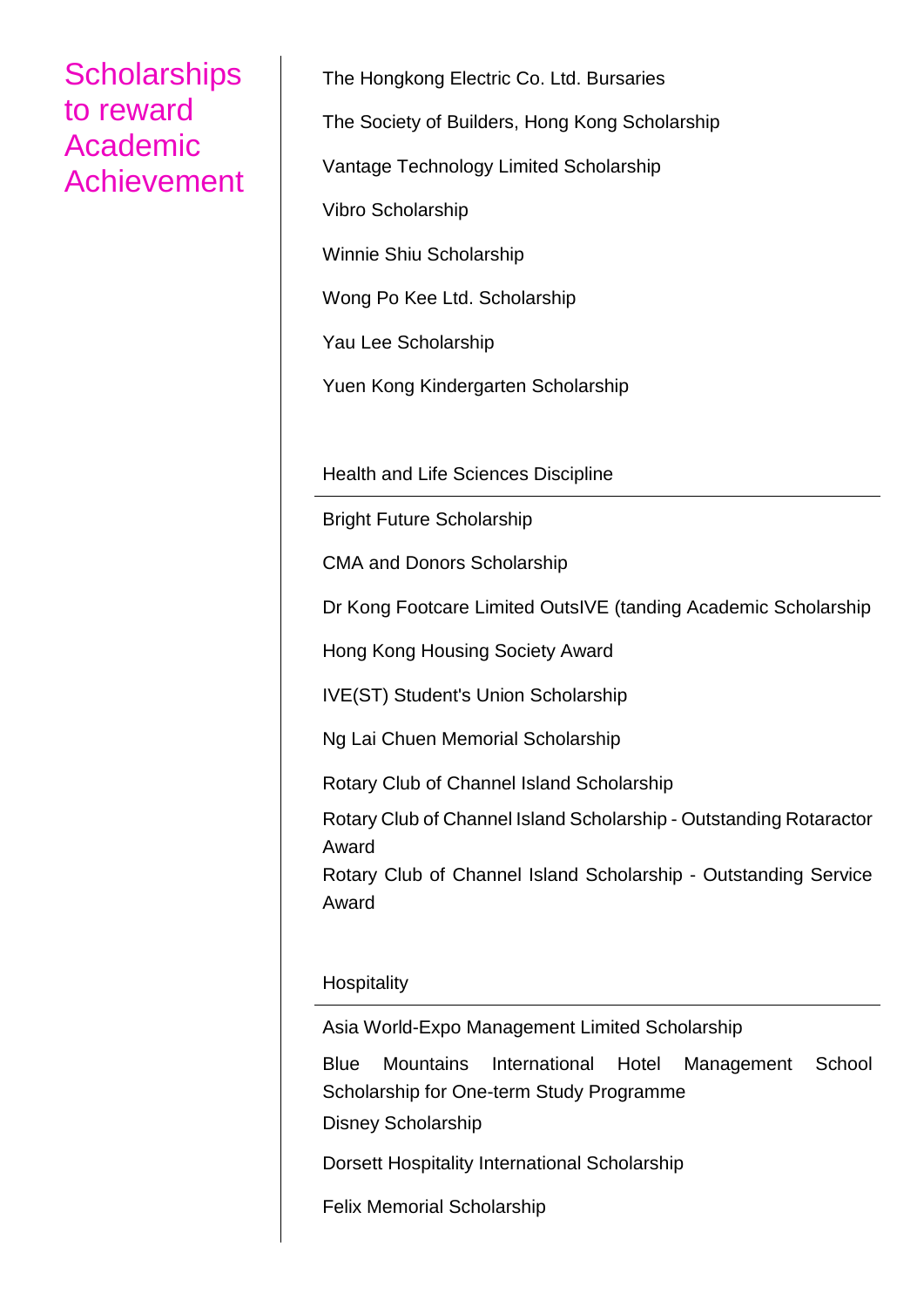HKDRC Scholarship Hong Kong Hotels Association Scholarship Manuel Woo Awards for Excellence Maxim's Caterers Ltd Scholarship Professor Albert Ip and Mrs. Pasy Ip Scholarship Award Rudy Choy Educational Fund Scholarship Skal International- Hong Kong Scholarship The Hong Kong Distance Runners Club Scholarship

Information Technology Discipline

Audio Dynamic Meyer Sound Scholarship Autodesk Far East Ltd. Scholarship Autodest Far East Ltd. Scholarship Cisco Systems (HK) Ltd Scholarship Computer-Simulated Reality Scholarship Crossover ICT Scholarship Fairyland International (Asia) Co Ltd Scholarship Future-ready Talent Incubation Program Goldford Scholarship Hanlun Tai Chi Exercise Machines Limited Scholarship Hong Kong Construction Association Scholarship Hong Kong Financial Services Institute Scholarship Jadason Technology Ltd. Scholarship Kingly's Award Lai Poon Shing Scholarship MH - ICT Alumni Scholarship Mr Siu Che Kit Scholarship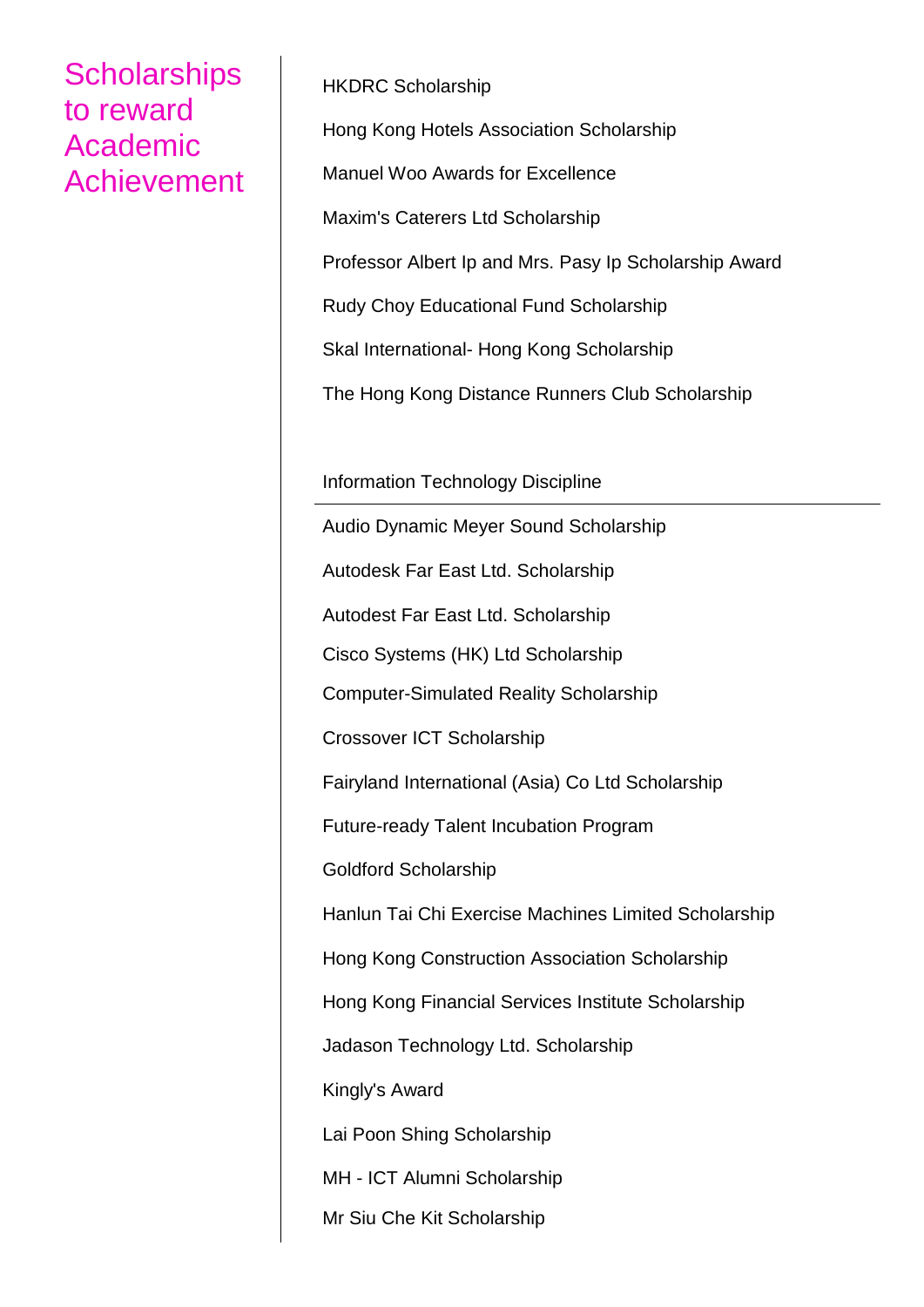Pick Technology Ltd Scholarship

Sengital's Final Year Project Outstanding Performance Student Awards

Sengital's Outstanding Academic Performance Student **Scholarships** 

Spring Sweet Ltd - Outstanding Performance Scholarships

#### Diploma of Foundation Studies Programmes

American Women's Association Scholarship

Chow Yau Yuen Memorial Scholarship

Daniel & Co Scholarship

Eric YH Yueh Scholarship

Global Publication Company Scholarship

Hing Lung Food Place Ltd Hospitality Scholarship

HKQAA Business and Community Supporting Fund Scholarship

Logos Chinese Youth Development Scholarship

Logos Pursuit of Excellence Scholarship

ML Group Scholarship

Mr Chau Chung Shing Memorial Scholarship

Mr Ling Siu Keung Memorial Scholarship

Mr Ricky Chan Scholarship

Mr Thomas Tang Excellence Award

Mr Yau Chi Nap Scholarship

Nicer-Wendy Innovation Scholarship

Pivot Point Scholarship

Strong Petrochemical Holdings Limited Scholarship

The Federation of Hong Kong Watch Trades & Industries Ltd. – Dr. Samson Sun Scholarship

Waterword Limited Scholarship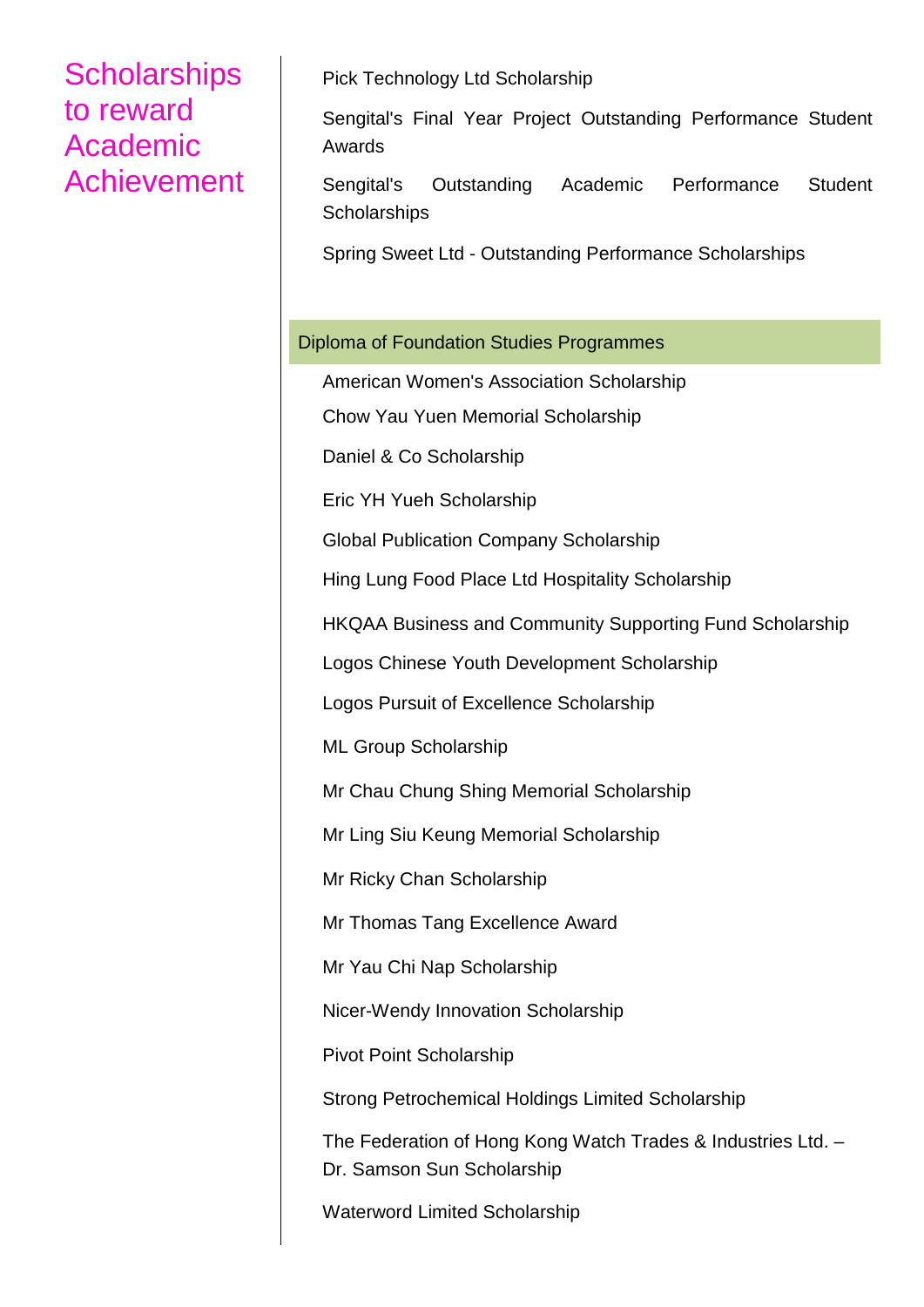Whole Person Development Scholarship

Yen Ting Sheng Memorial Scholarship

香港騰龍塑膠工程有限公司奬學金

#### Diploma of Vocational Education Programmes

American Women's Association Scholarship

Active Learning Award

Beauty Care Scholarship for Outstanding Academic Achievement and Professional Attitude

BMS Scholarship

Chan Lee Wan Fung Memorial Bursary

Cheng Chung Pong Scholarship

Chow Tai Fook Jewellery Scholarship

Chung Shing Motor Service Co. Ltd Scholarship

CLP Scholarship

Cohere Scholarship

Council of Health and Beauty Scholarship - Outstanding Academic **Performance** 

Council of Health and Beauty Scholarship - Outstanding Performance in Extra-Curricular Activity

Dawah Youth Skills Development Scholarship

Double Technology Scholarship

Drs Richard Charles and Esther Yewpick Lee Charitable Foundation Scholarship Scheme - Outstanding Performance **Scholarship** 

Economics Award

Elite Athlete Charitable Trust Scholarship

e-print Card Design Competition

e-print Design Competition Scholarship

e-print Scholarship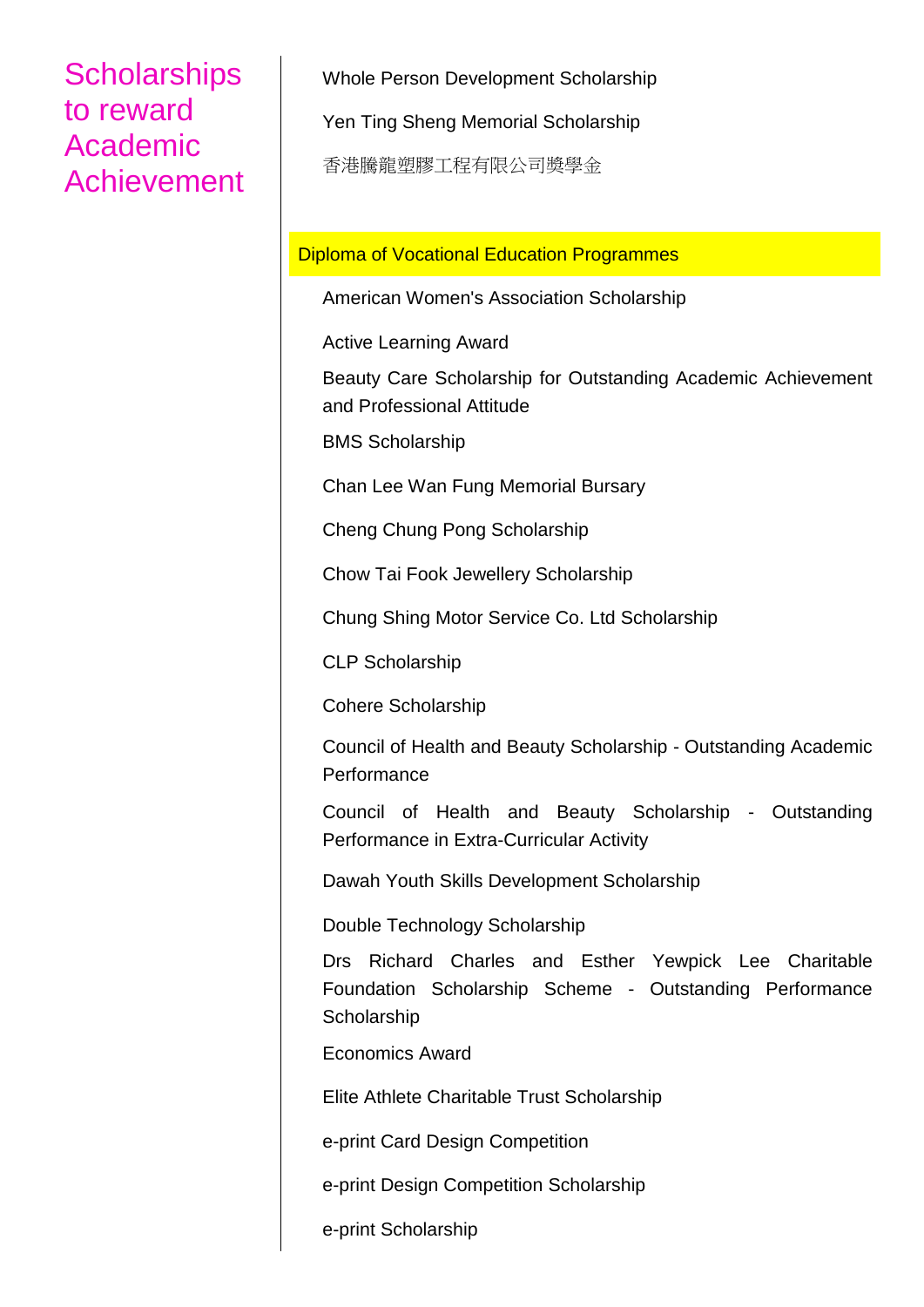Eric YH Yueh Scholarship

Fitness and Sports Studies Scholarship

Graphic Arts Association of Hong Kong Scholarship

HAECO Scholarship

Having Grace Scholarship

HKVEP & LCCI Award Scheme

Hong Kong Aircraft Engineering Company Limited Scholarship

Hong Kong Amateur Athletic Association Ltd. " Standard Chartered Hong Kong Marathon" Service Scholarship

Hong Kong Institute of Mediation Scholarship

Hong Kong MC Association Limited Scholarship

Hong Kong Quality Assurance Agency Business and Community Supporting Fund Scholarship

Hong Kong Vehicle Repair Merchants Association Ltd Scholarship

Hong Kong Watch Manufacturers Association Ltd Scholarship

Hospitality Award Scholarship

ICHRPAP Scholarship

Ir TANG Wing Hong Scholarship

Leap Forward Scholarship

Lions Club of Hong Kong (Pacific) Scholarship

Logos Self-Development Scholarship

Louise Yu Scholarship

Louise Yu Scholarship (Bursary)

Madison Consultants and Engineering Limited Scholarship

Mayso Design Scholarship

MF Pilot Program Scholarship

Mr & Mrs Timothy Chan Wing Leung Memorial Scholarship

Mr Tse Ping Kee Memorial Scholarship